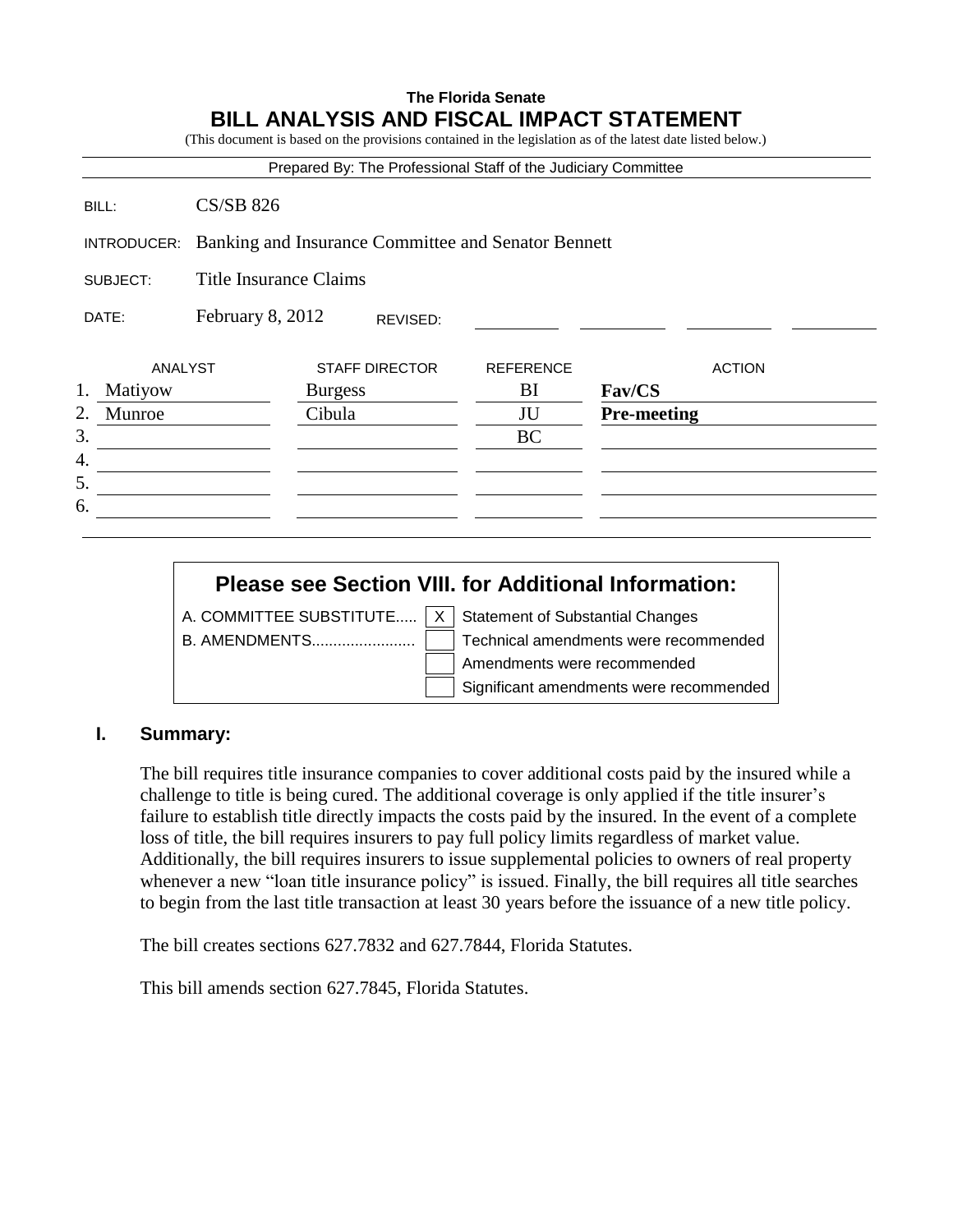### **II. Present Situation:**

#### **Title Insurance**

Title insurance insures owners of real property or others having an interest in real property against loss by encumbrance, defective title, invalidity, or adverse claim to title.<sup>1</sup> Title insurance is a policy issued by a title insurer<sup>2</sup> that, after performing a search of title, insures the accuracy of its search against claims of title defects. Title insurance is usually taken out by the purchaser of property or an entity that is lending money on a mortgage. Purchasers of real property and lenders use title insurance to protect themselves against claims by others that claim to be the rightful owner of the property. Most lenders require title insurance when they underwrite loans for real property. Title insurance places on title insurers a duty to defend actions related to adverse claims against title, and also promises to indemnify the policyholder for damage to the lender's security interest created by a cloud on title, unmarketable title, or adverse title that was not discovered by the insurer.

### **Regulation**

In Florida, two entities provide regulatory oversight of the title insurance industry: the Department of Financial Services (DFS), which regulates title agents, and the Office of Insurance Regulation (OIR), which regulates title insurers, including licensing and the promulgation of rates. Title insurance forms must be filed and approved by the OIR prior to usage<sup>3</sup> and rates and premiums charged by title insurers are specified by rule by the Financial Services Commission (FSC).<sup>4</sup>

Pursuant to s. 627.782, F.S., the FSC is required to adopt a rule specifying the premium to be charged by title insurers for the respective types of title insurance contracts and, for policies issued through agents or agencies, the percentage of such premium required to be retained by the title insurer, which shall not be less than 30 percent. The FSC must review the premium not less than once every 3 years. Also, the FSC may by rule require insurers to submit statistical information, including loss and expense data, as it determines to be necessary to analyze premium rates.<sup>5</sup> Title insurers may deviate from the prescribed rates by petitioning the OIR for an order authorizing a specific deviation from the adopted premium.<sup>6</sup> In Florida, title insurers may only transact title insurance and may not transact any other type of insurance.<sup>7</sup>

### **Challenges**

There are no set timeframes in statute as to when disputes to a title of real property must be cured by a title insurance company. The insurance company"s primary objective in a dispute is to

 $\overline{a}$ 

<sup>1</sup> Section 624.608, F.S. Title insurance is also "[i]nsurance of owners and secured parties as to the existence, attachment, perfection, and priority of security interests in personal property under the Uniform Commercial Code." Section 624.408(2), F.S.

<sup>2</sup> Section 627.7711(3), F.S.

<sup>3</sup> Section 627.777, F.S.

<sup>4</sup> Section 627.782, F.S.

<sup>5</sup> *Id.*

<sup>6</sup> Section 627.783, F.S.

<sup>7</sup> Section 627.786, F.S.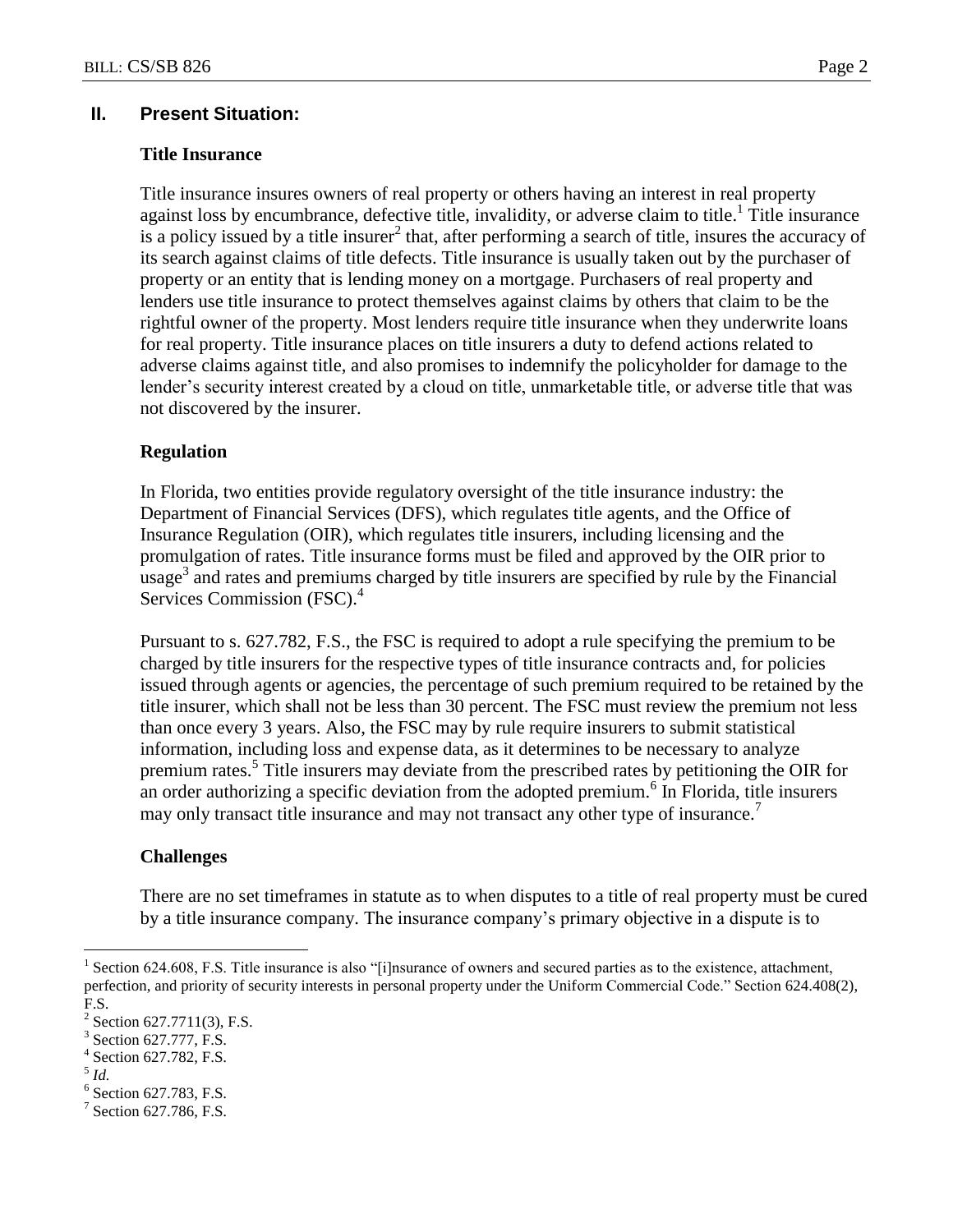validate the policy as issued. If a challenge to title is brought, the title insurance company may settle with the challenging parties, challenge the dispute in court, or tender partial or full policy limits for any damages occurred to the insured from the partial or total loss of title.<sup>8</sup> Often disputes to title of real property can be settled between the parties involved without the involvement of the courts, thus cutting down on the time it takes for a challenge to title to be cured.

## **Loss of Title**

When a complete loss of title occurs, the insurer will tender full policy limits if at the time of loss the market value of the real property is at or above the policy limits originally insured.<sup>9</sup> Consequently, if at the time of loss the market value of the real property is below the value initially insured, the insurer will only pay the insured the market value of the real property and not the limits initially insured.

## **Searches**

Florida law does not specify how far back a title search must go. Often new policies are issued based on the results of the previous title search performed. While s. 712.01(2), F.S. does not impose a timeframe it does define the "root of title" to mean "any title transaction purporting to create or transfer the estate claimed by any person and which is the last title transaction to have been recorded at least 30 years prior to the time when marketability is being determined. The effective date of the root of title is the date on which it was recorded." This distinction is important because of the curative effect of the Marketable Record Title Act on certain defective titles.

Under the Marketable Record Title Real Property Act, $^{10}$  any person having the legal capacity to own land in Florida, who, alone or together with his or her predecessors in title, has been vested with any estate in land of record for 30 years or more, will have a marketable record title to such estate in such land, which will be free and clear of all claims, except the matters set forth by statute as exceptions to marketability.<sup>11</sup> The Florida Supreme Court has noted: "The chief purpose of the act is to [extinguish] stale claims and ancient defects against the title to real property, and, accordingly, limit the period of search."<sup>12</sup> "[U]nder the Marketable Record Title Act, most defects or clouds on title beyond the 30 years are removed and the purchaser is made secure in his transaction."<sup>13</sup>

## **III. Effect of Proposed Changes:**

The bill requires title insurers to pay full policy limits within 90 days after a challenge to title is filed or cover an additional 25 percent of policy limits for costs paid by the insured while the dispute to title is being cured. Costs include attorney fees, moving expenses, property taxes,

<sup>13</sup> *Id.*

 $\overline{a}$ 

<sup>8</sup> *See* Matthew C. Lucas, *Now or Then? The Time of Loss in Title Insurance*, 85 FLA. B.J. 10, 12 (Dec. 2011).

<sup>&</sup>lt;sup>9</sup> Interview with an attorney who specializes in title insurance issues.

 $10$  Sections 712.01 – 712.11, F.S.

 $11$  Section 712.02, F.S.

<sup>&</sup>lt;sup>12</sup> *Marshall v. Hollywood*, 236 So. 2d 114, 119 (Fla. 1970) (quoting Catsman, The Marketable Record Title Act and Uniform Title Standards, III Florida Real Property Practice (1965), s. 6.2).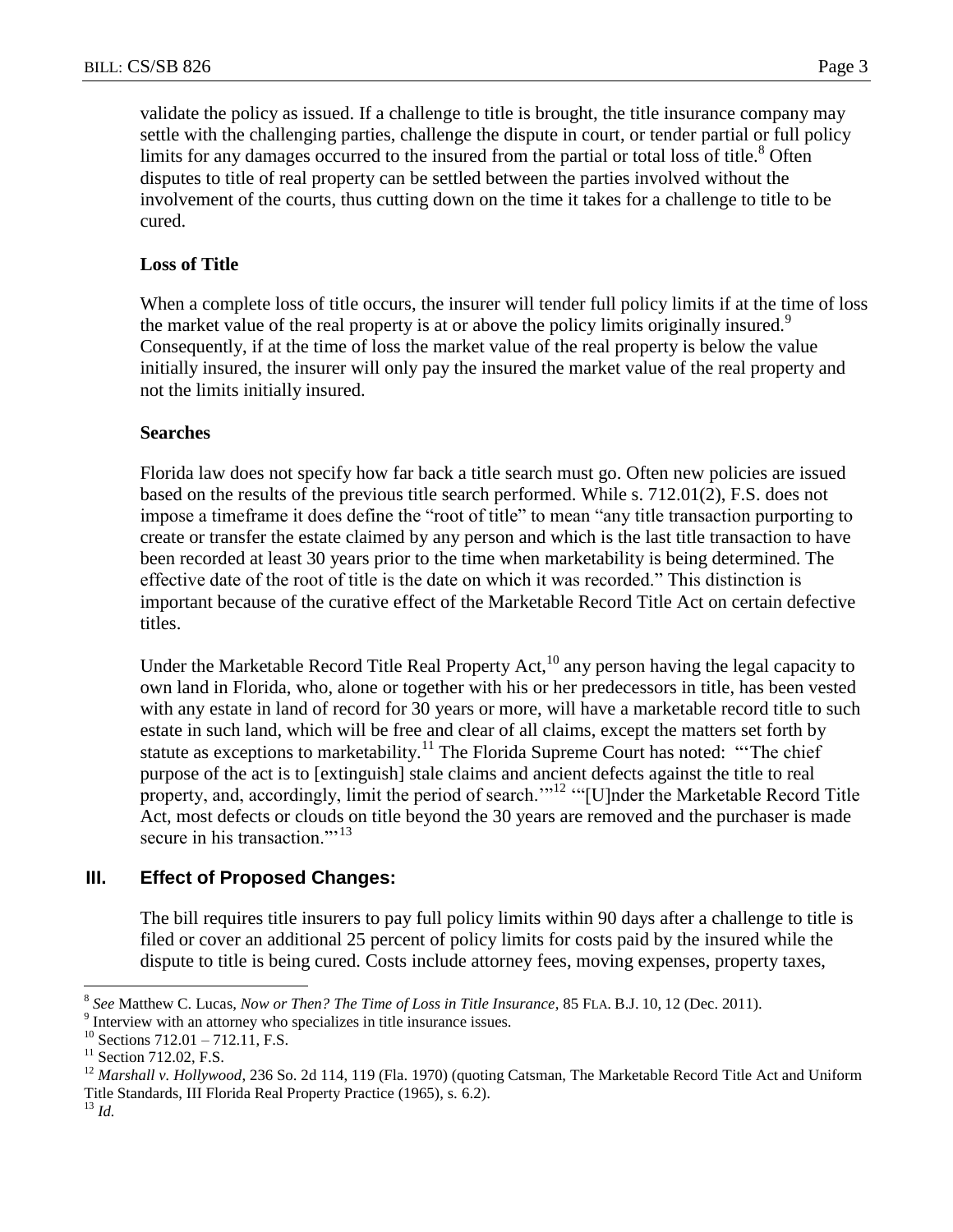architect fees, engineering fees, permitting fees, or mortgage interest paid up until the claim is cured. The bill states the additional coverage applies only if the failure to establish title directly impacts the costs paid by the insured. Additionally, the bill requires title insurers to pay full policy limits regardless of market value whenever a complete loss of title occurs. The bill requires insurers to issue supplemental policies to owners of real property whenever a new "loan title insurance policy" is issued and requires a waiver of the right to purchase supplemental title insurance to cover the amount of the new loan to be made in writing. Finally, the bill requires all title searches to begin from the "root of title" pursuant to s. 712.01(2), F.S., which means the search will begin from the last title transaction at least 30 years before the time for which marketability is determined.

The bill provides an effective date of July 1, 2012.

## **IV. Constitutional Issues:**

A. Municipality/County Mandates Restrictions:

None.

B. Public Records/Open Meetings Issues:

None.

C. Trust Funds Restrictions:

None.

## **V. Fiscal Impact Statement:**

A. Tax/Fee Issues:

None.

### B. Private Sector Impact:

Title insurance companies would be subject to additional costs when trying to cure a challenge to title.

Owners of real property must decline in writing any new supplemental policies issue. The additional coverage required under the bill may also increase costs to the owner of real property when a new "loan title insurance policy is issued," unless the owner waives in writing the right to purchase supplemental title insurance.

C. Government Sector Impact:

None